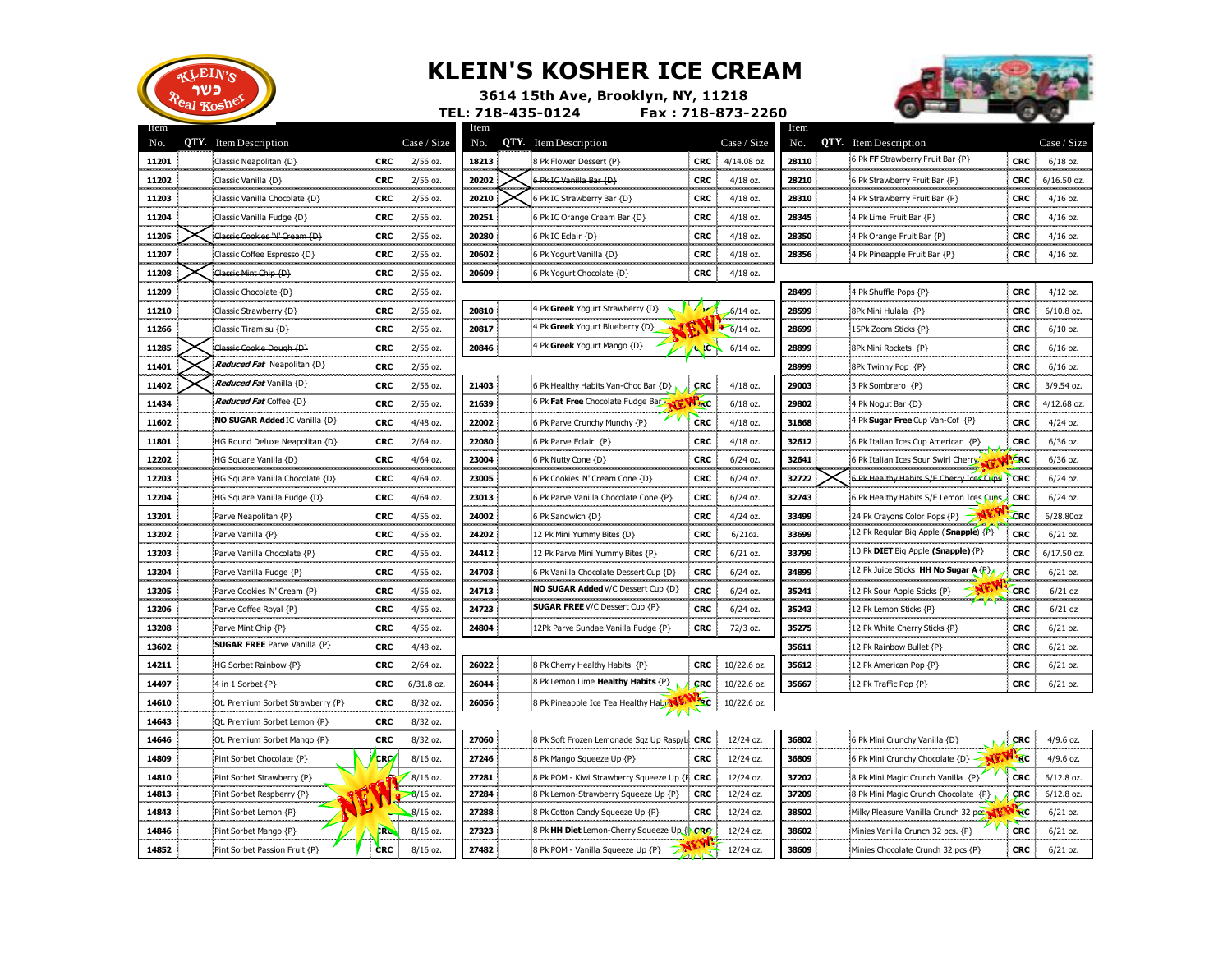

## **KLEIN'S KOSHER ICE CREAM**

 $\mathcal{A}=\mathbf{y}^{\top}\mathbf{y}$  .



**3614 15th Ave, Brooklyn, NY, 11218**

|             |                                   |                           | TEL: 718-435-0124 |                                                        |            | Fax: 718-873-2260 |             |                                         |       |             |
|-------------|-----------------------------------|---------------------------|-------------------|--------------------------------------------------------|------------|-------------------|-------------|-----------------------------------------|-------|-------------|
| Item<br>No. | <b>QTY.</b> Item Description      | Case / Size               | Item<br>No.       | <b>QTY.</b> Item Description                           |            | Case / Size       | Item<br>No. | <b>QTY.</b> Item Description            |       | Case / Size |
|             | <b>Novelties</b>                  |                           |                   | <b>Italian</b> Ices                                    |            |                   |             | <b>TOFUTTI BRAND</b>                    |       |             |
| 40202       | Pop IC Vanilla {D}                | CRC :<br>24/3 oz.         | 49016             | Squeeze Cup Blue {P}                                   | <b>CRC</b> | 12/4 oz.          |             |                                         |       |             |
| 40210       | Pop IC Strawberry {D}             | <b>CRC</b><br>24/3 oz.    | 49018             | Squeeze Cup Bubble Gum {P}                             | <b>CRC</b> | 12/4 oz.          |             | <b>Pints</b>                            |       |             |
| 40251       | Pop IC Orange Cream Bar {D}       | <b>CRC</b><br>24/3 oz.    | 49022             | Squeeze Cup Cherry {P}                                 | CRC        | $12/4$ oz.        | 56002       | Vanilla                                 | kof-k | $8/16$ oz.  |
| 40280       | Pop IC Eclair {D}                 | <b>CRC</b><br>24/3 oz.    | 49043             | Squeeze Cup Lemon {P}                                  | <b>CRC</b> | 12/4 oz.          | 56004       | Vanilla Fudge                           | kof-k | $8/16$ oz.  |
| 40602       | Pop Yogurt Vanilla {D}            | <b>CRC</b><br>24/3 oz.    | 49212             | Italian Ices American {P}                              | CRC        | $12/6$ oz.        | 56070       | Vanilla Almond                          | kof-k | 8/16 oz.    |
| 40609       | Pop Yogurt Chocolate {D}          | <b>CRC</b><br>24/3 oz.    | 49222             | Italian Ices Cherry {P}                                | <b>CRC</b> | 24/6 oz.          | 56077       | Wildberry                               | kof-k | 8/16 oz.    |
| 40610       | Pop Yogurt Strawberry {D}         | CRC :<br>24/3 oz.         | 49241             | Italian Ices Sout Swirl {P}                            | CRC        | 24/6 oz.          |             |                                         |       |             |
| 40903       | Pop NSA Vanilla Chocolate Bar {D} | CRC :<br>24/3 oz.         |                   |                                                        |            |                   |             |                                         |       |             |
| 41080       | Pop Parve Eclair {P}              | <b>CRC</b><br>24/3 oz.    |                   | <b>Soft Serve On The Go</b>                            |            |                   |             |                                         |       |             |
| 41102       | Pop Parve Crunchy Munchy {P}      | CRC :<br>30/2.84 oz.      | 49503             | <b>Soft Serve</b> Van/Cho Fudge {D}<br>--------------- | <b>CRC</b> | 12/16oz.          |             | Cuties                                  |       |             |
|             |                                   |                           | 49510             | Soft Serve Razzle {D}                                  | <b>CRC</b> | 12/16oz.          | 56602       | 8 Pack Cuties Vanilla                   | kof-k | $12/12$ oz. |
| 41404       | Nutty Cone {D}                    | <b>CRC</b><br>24/4 oz.    | 49521             | <b>Soft Serve</b> Caramel {D}                          | <b>CRC</b> | 12/16oz.          | 56605       | 8 Pack Cookies & Cream                  | kof-k | $12/12$ oz. |
| 41405       | Cookies 'N' Cream Cone {D}        | <b>CRC</b><br>24/4 oz.    | 49553             | <b>Soft Serve</b> Parve V/C Fudge {P}                  | CRC        | 12/16oz.          | 56608       | 8 Pack Mint Chip                        | kof-k | 12/12 oz.   |
| 41413       | Parve Vanilla Chocolate Cone {P}  | <b>CRC</b><br>24/4 oz.    | 49560             | <b>Soft Serve</b> Straw/Mango Sorbet {P}               | <b>CRC</b> | 12/16oz.          | 56676       | 8 Pack Totally Vanilla W/ Vanilla Wafer | kof-k | $12/12$ oz. |
| 41802       | Sandwich {D}                      | <b>CRC</b><br>24/3 oz.    | 49561             | Soft Serve Blueberry/Lime Sorbet {P}                   | <b>CRC</b> | 12/16oz.          |             |                                         |       |             |
| 42202       | Dixie Vanilla {D}                 | <b>CRC</b><br>24/3 oz.    |                   |                                                        |            |                   |             |                                         |       |             |
| 42203       | Dixie Van- Choc {D}               | <b>CRC</b><br>24/3 oz.    |                   | <b>Individual Sandwich Ice Cream</b>                   |            |                   |             |                                         |       |             |
|             |                                   |                           | 49602             | FreezBee Vanilla {D}                                   | <b>CRC</b> | 12/16oz.          |             |                                         |       |             |
|             |                                   |                           | 49610             | FreezBee Razzle {D}                                    | <b>CRC</b> | 12/16oz.          |             | Pops                                    |       |             |
| 44010       | Fruit Bar Strawberry {P}          | <b>CRC</b><br>$12/4$ oz   |                   |                                                        |            |                   | 56902       | 4 Pack Yours Truly Cones Vanilla        | kof-k | $12/14$ oz. |
| 44022       | Fruit Bar Cherry {P}              | <b>CRC</b><br>12/4 oz     |                   |                                                        |            |                   | 57010       | 12 Pack Strawberry Flowers              | kof-k | 8/21 oz.    |
| 44039       | Fruit Bar Grapefruit {P}          | <b>CRC</b><br>12/4 oz     |                   |                                                        |            |                   | 57028       | 12 Pack Chocolate Fudge Bar NSA         | kof-k | 8/21 oz.    |
| 44045       | Fruit Bar Lime {P}                | <b>CRC</b><br>$12/4$ oz   |                   |                                                        |            |                   | 57034       | 12 Pack Coffe Break Bar NSA             | kof-k | 8/21 oz.    |
| 44050       | Fruit Bar Orange {P}              | <b>CRC</b><br>$12/4$ oz   |                   | <b>Absolute Fruit Sorbet</b>                           |            |                   | 57038       | 12 Pack Totally Fudge Bar               | kof-k | 8/21 oz.    |
| 44056       | Fruit Bar Pineapple {P}           | <b>CRC</b><br>$12/4$ oz   | 50133             | Absolute Fruit Sorbet Coconut {P}                      | kof-k      | 8/16 oz.          |             |                                         |       |             |
| 44312       | Triple Cool {P}                   | <b>CRC</b><br>$12/4$ oz.  | 50143             | <b>Absolute Fruit</b> Sorbet Lemon {P}                 | kof-k      | 8/16 oz.          |             |                                         |       |             |
| 44399       | Shuffle Pops {P}                  | <b>CRC</b><br>$20/3$ oz.  |                   |                                                        |            |                   |             |                                         |       |             |
| 44602       | Sombrero {P}                      | 20/3.17 oz.<br><b>CRC</b> |                   |                                                        |            |                   |             | <b>Gluten Free</b>                      |       |             |
| 44810       | Milky Strawberry {D}              | <b>CRC</b><br>12/4 oz.    |                   |                                                        |            |                   |             |                                         |       |             |
| 45002       | Nougat Bar {D}                    | 20/3.17 oz.<br>CRC :      |                   |                                                        |            |                   |             |                                         |       |             |
| 45502       | Platinum Vanilla Bar {D}          | CRC 12/3.17 oz.           |                   | <b>CHEVRA BRAND</b>                                    |            |                   | 94800       | 4 Pack HooLachmu PIZZA Wheels (D)       | Tar   | 12/12 oz.   |
| 45572       | Platinum Caramel Bar {D}          | CRC 12/3.17 oz.           | 72015             | Chevra Frozen Strawberries Bulk                        | <b>CRC</b> | $1/30$ lb.        | 95000       | 5 Pack HooLachmu Flats (P)              | Tar   | $12/16$ oz. |
| 46804       | Sundae Cup Van-Fudge {D}          | <b>CRC</b><br>12/6 oz.    | 72030             | Chevra Frozen 8Pk Pizza                                | <b>CRC</b> | $6/36$ oz.        | 99600       | Bulk PIZZA Wheels (D)                   | Tar   | 48/3 oz.    |
| 47668       | <b>Sugar Free</b> Cup Van-Cof {P} | <b>CRC</b><br>24/6 oz.    | 72035             | Chevra Frozen 4Pk Pizza                                | <b>CRC</b> | $12/18$ oz.       | 99800       | Bulk Hoo-Lachmu Passover Flats (P)      | Tar   | 60/3.18 oz. |